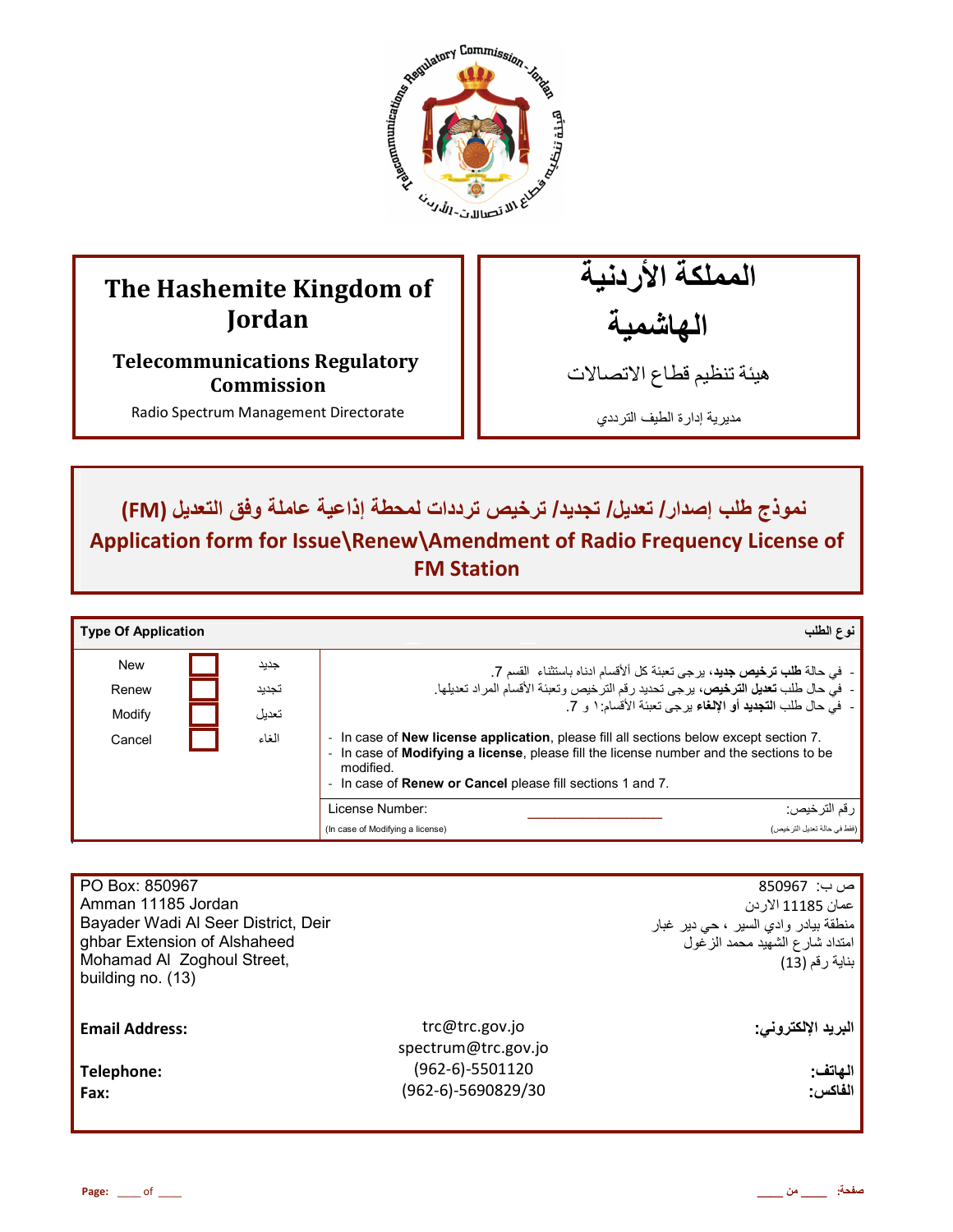

#### نموذج طلب لترخيص/ تجديد/ تعديل ترددات لمحطة إذاعية عاملة وفق التعديل FM

 **Application form for Issue\Renew\Amendment of Radio Frequency License of FM Station**

رم رg' دم اط+ب: **\_\_\_\_\_\_\_\_\_\_\_\_\_\_\_\_\_\_\_\_\_\_** :number Reference Applicant

İ

| I 1.                                                                                                                                                                                                                                 |                                                                                                                                                                                                                                                                                                                                  | Administrative Information (to be filled by Applicant) |                   |                 | معلومات ادارية (تعبأ من قِبل مُقدم الطلب) |                |
|--------------------------------------------------------------------------------------------------------------------------------------------------------------------------------------------------------------------------------------|----------------------------------------------------------------------------------------------------------------------------------------------------------------------------------------------------------------------------------------------------------------------------------------------------------------------------------|--------------------------------------------------------|-------------------|-----------------|-------------------------------------------|----------------|
| 1.1                                                                                                                                                                                                                                  | اسم المرخص له / Licensee Name                                                                                                                                                                                                                                                                                                    |                                                        |                   |                 |                                           |                |
| 1.2                                                                                                                                                                                                                                  | رمز المستخدم / User ID<br>(Fill "Applicant Identification form", in case you are a new applicant or you do not have<br>vour User ID) /<br>(الرجاء تعبئة "طلب تحديد هوية مقدم الطلب " في حال كنت تقدم طلب لأول مرة أو لا تعرف رمز المستخدم الخاص بك)                                                                              |                                                        |                   |                 |                                           |                |
| 1.3                                                                                                                                                                                                                                  | الشخص المخول بالتوقيع / Authorized Person                                                                                                                                                                                                                                                                                        |                                                        |                   |                 |                                           |                |
| 1.4                                                                                                                                                                                                                                  | المسؤل التقني / Technical Contact                                                                                                                                                                                                                                                                                                |                                                        |                   |                 |                                           |                |
| أتعهد بأن المعلومات المذكورة في هذا الطلب وأيّ معلومات أخرى مرفقة به، هي معلومات صحيحة. كما أنني أتعهد بأنني اطلعت على جميع القوانين والقرارات<br>والشروط المنظمة للترخيص الراديوي والتي يجب على الإلتزام بها لحين صدور هذا الترخيص. |                                                                                                                                                                                                                                                                                                                                  |                                                        |                   |                 |                                           |                |
|                                                                                                                                                                                                                                      | I certify that the information on this form and any other information given in support of this application are correct. I also certify that I<br>have read the TRC Regulations and the licensing terms and conditions Specified by the TRC which I shall abide by throughout the<br>process until issuance of the radio license. |                                                        |                   |                 |                                           |                |
|                                                                                                                                                                                                                                      |                                                                                                                                                                                                                                                                                                                                  |                                                        |                   |                 |                                           |                |
|                                                                                                                                                                                                                                      | Date Of Submission:                                                                                                                                                                                                                                                                                                              |                                                        | تاريخ تقديم الطلب | Signature/Seal: |                                           | التوقيع/الختم: |
|                                                                                                                                                                                                                                      |                                                                                                                                                                                                                                                                                                                                  | dd / mm / yyyy                                         |                   |                 |                                           |                |

| For Administrative use Only<br>2. |                                                                                        |                |                     |            | للاستخدام الادار ي <u>فقط</u> |
|-----------------------------------|----------------------------------------------------------------------------------------|----------------|---------------------|------------|-------------------------------|
| 2.1                               | المرجع /TRC Reference Number                                                           |                |                     |            |                               |
| 2.2                               | Name of TRC Employee who received the application/<br>إسم موظف الهيئة الذي استلم الطلب |                |                     |            |                               |
| Date of Application<br>receipt:   |                                                                                        | dd / mm / yyyy | تاريخ استلام الطلب: | Signature: | التوقيع:                      |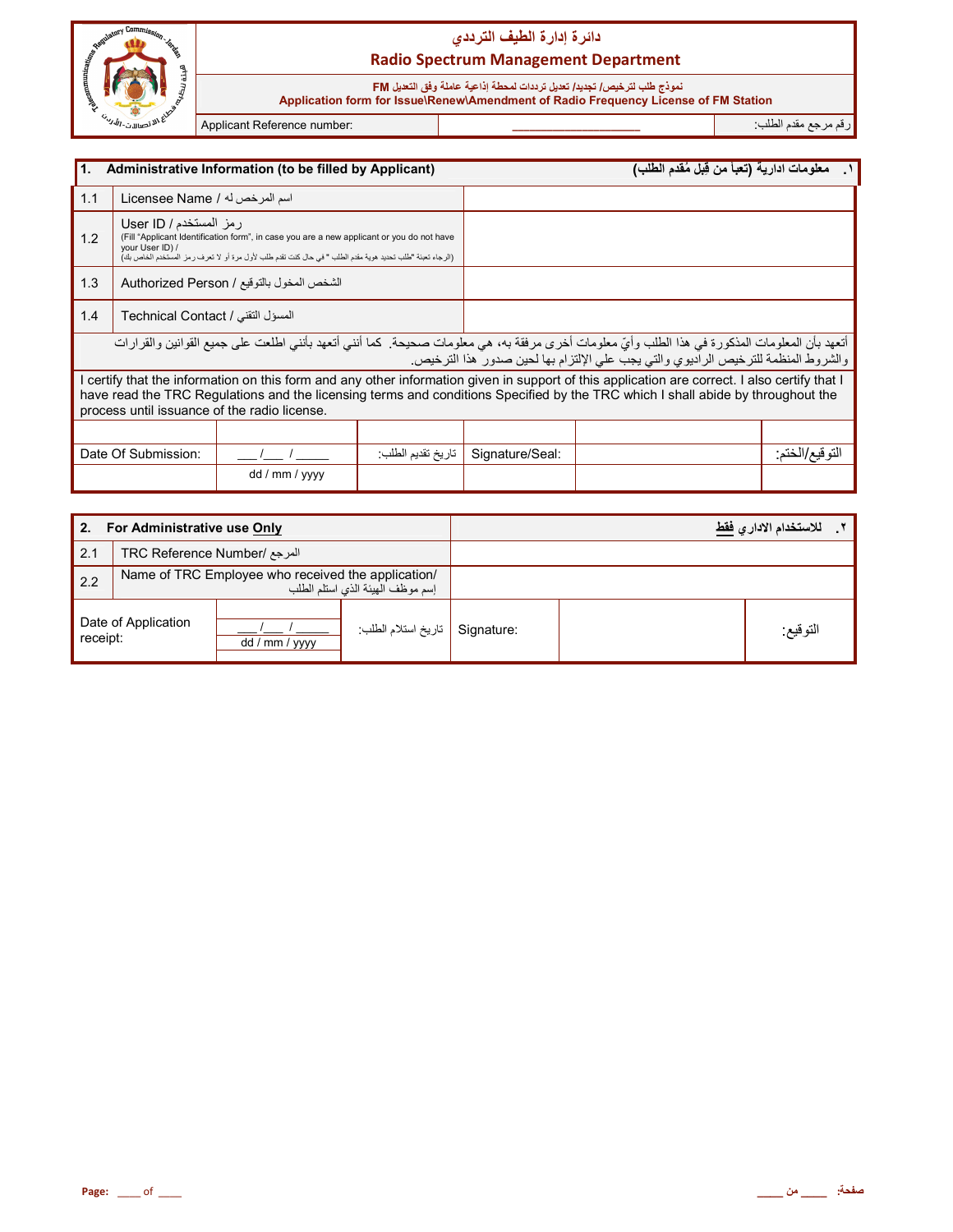

نموذج طلب لترخيص/ تجديد/ تعديل ترددات لمحطة إذاعية عاملة وفق التعديل FM<br>Application form for Issue\Renew\Amendment of Radio Frequency License of FM Station

Applicant Reference number:

رقم مرجع مقدم الطلب<sup>.</sup>

| <b>1</b> 3.<br><b>Geographical Information</b> |                        | المعلومات الجغرافية للمحطة<br>$\mathbf{r}$ |
|------------------------------------------------|------------------------|--------------------------------------------|
| $\mathbf{r}$                                   | اسم الموقع / Site name |                                            |
| 3.2                                            | خط الطول / Longitude   | Min.<br>Deg.<br>Sec.                       |
| 3.3                                            | خط العرض / Latitude    | N<br>Deg.<br>Min.<br>Sec.                  |

| 4.  | <b>Station Specific Technical Information</b>                                                                                 |                           | تفاصيل المعلومات التقنية لكل محطة |
|-----|-------------------------------------------------------------------------------------------------------------------------------|---------------------------|-----------------------------------|
| 4.1 | <b>Classification</b>                                                                                                         | Commercial                | Non-Commercial                    |
| 4.2 | الرمز التعريفي / PI Code                                                                                                      |                           |                                   |
| 4.3 | Program Name / اسم البرنامج                                                                                                   |                           |                                   |
| 4.4 | * القدرة المشعة الفعالة /(Effective Radiated power (W                                                                         |                           |                                   |
| 4.5 | * إرتفاع الهوائي فوق مستوى الأرض (م) / Antenna height AGL (m)                                                                 |                           |                                   |
| 4.6 | Antenna Height above the mast base (m) / ارتفاع الهوائي عن / Antenna Height above the mast base<br>قاعدة البرج أو العامود (م) |                           |                                   |
| 4.7 | كيفية تثبيت الهوائي / Antenna Mounting type                                                                                   | Green Field<br>Wall Mount | Rooftop<br><b>Indoor Solution</b> |

| I 5. | <b>Area of Service</b>                                            |                                |                                       |                  |                        |                                     | منطقة الخدمة<br>$\bullet$         |
|------|-------------------------------------------------------------------|--------------------------------|---------------------------------------|------------------|------------------------|-------------------------------------|-----------------------------------|
|      | نوع منطقة الخدمة / Service Area Type                              |                                |                                       |                  | المحافظة               |                                     |                                   |
| 5.1  |                                                                   | Circular Area                  | منطقة دائر بة                         | Governorate      |                        | Kingdom wide                        | على مستوى المملكة                 |
|      |                                                                   | (fill fields 5.2, 5.3 and 5.4) | (برجى تعبئة الأقسام<br>5.3 5.2 و 5.4) | (fill field 5.5) | (يرجى تعبئة القسم 5.5) | (Do not fill the<br>sections below) | يرجى عدم تعبثة<br>أدناه) (الأقسام |
| 5.2  | Center of Service Area<br>خط طول محور منطقة / Longitude<br>الخدمة |                                | Deg.                                  | Е                | Min.<br>Sec.           |                                     |                                   |
| 5.3  | Center of Service Area Latitude /<br>خط عرض محور منطقة الخدمة     |                                | Deg.                                  | N<br>Min.        | Sec.                   |                                     |                                   |
| 5.4  | Radius of Service Area (Km) /<br>شعاع منطقة الخدمة                |                                |                                       |                  |                        |                                     |                                   |
| 5.5  | المحافظات / (Governorate (s                                       |                                |                                       |                  |                        |                                     |                                   |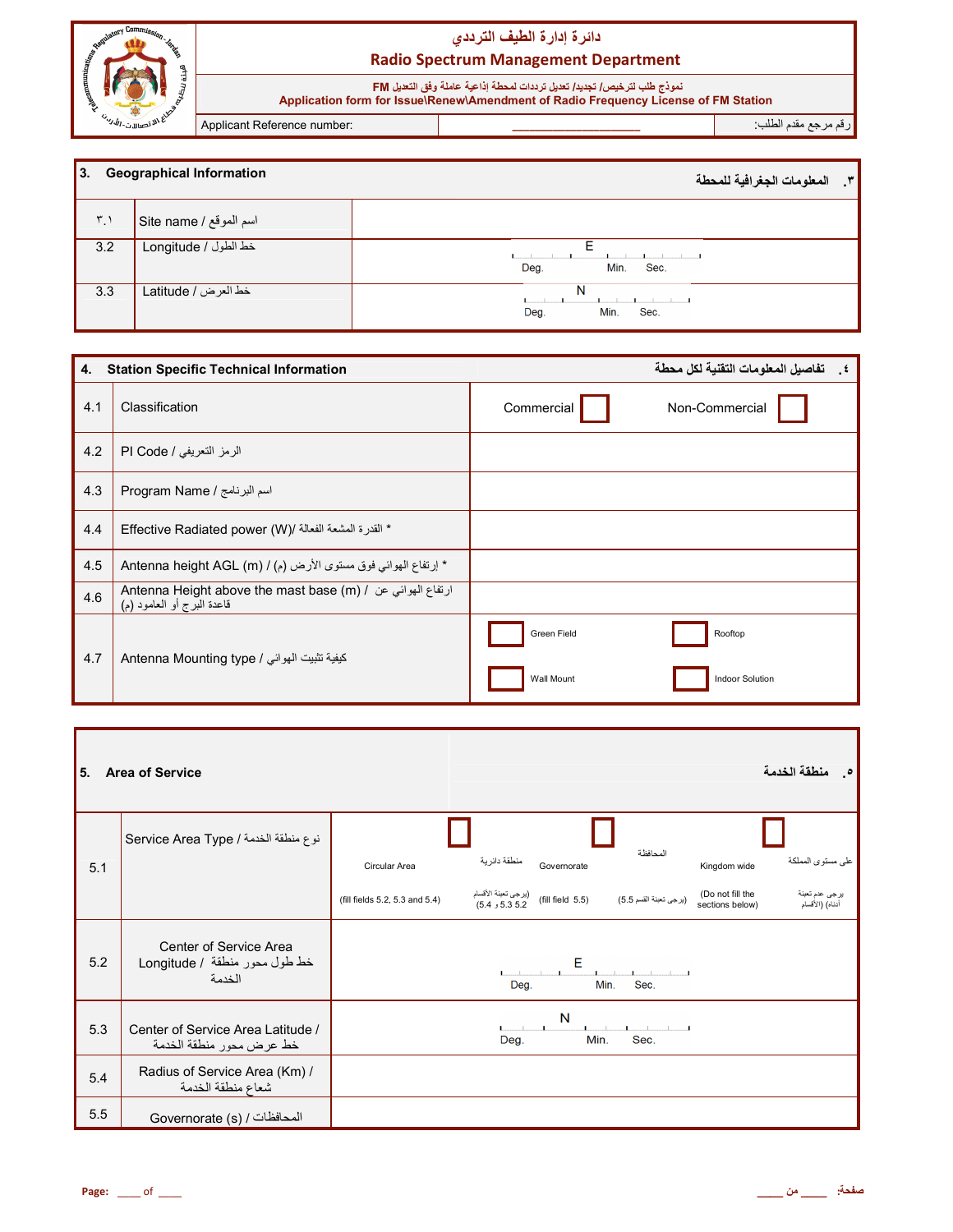

نموذج طلب لترخيص/ تجديد/ تعديل ترددات لمحطة إذاعية عاملة وفق التعديل FM  **Application form for Issue\Renew\Amendment of Radio Frequency License of FM Station**

رم رg' دم اط+ب: **\_\_\_\_\_\_\_\_\_\_\_\_\_\_\_\_\_\_\_\_\_\_** :number Reference Applicant

| -6. | <b>Equipment Details</b>                                                    | تفاصيل الأجهز ة |
|-----|-----------------------------------------------------------------------------|-----------------|
| 6.1 | Manufacturer of the main equipment/<br>. * الشر كة المصنِّعة للجهاز الرئيسي |                 |
| 6.2 | * طراز الجهاز الرئيسي/ Model of the main equipment                          |                 |
| 6.3 | Manufacturer of the standby equipment/<br>الشركة المصنِّعة للجهاز الإحتياطي |                 |
| 6.4 | طراز الجهاز الإحتياطي/ Model of the standby equipment                       |                 |

| <b>1</b> 7. | Antenna details                    |      | V_ تفاصيل الهوائيات                                               |
|-------------|------------------------------------|------|-------------------------------------------------------------------|
| 7.1         | * الشركة المصنعة / Manufacturer    |      |                                                                   |
| 7.2         | * الطراز / Model                   |      |                                                                   |
| 7.3         | * كسب الهوائي / Antenna gain (dBd) |      |                                                                   |
| 7.4         | الإستقطاب / Polarization           |      | عامودي /v – Vertical / مدموج /M - Mixed أفقي/ H - Horizontal أفقي |
|             | الإتجاهية / Directivity   7.5A     | Omni | Directional                                                       |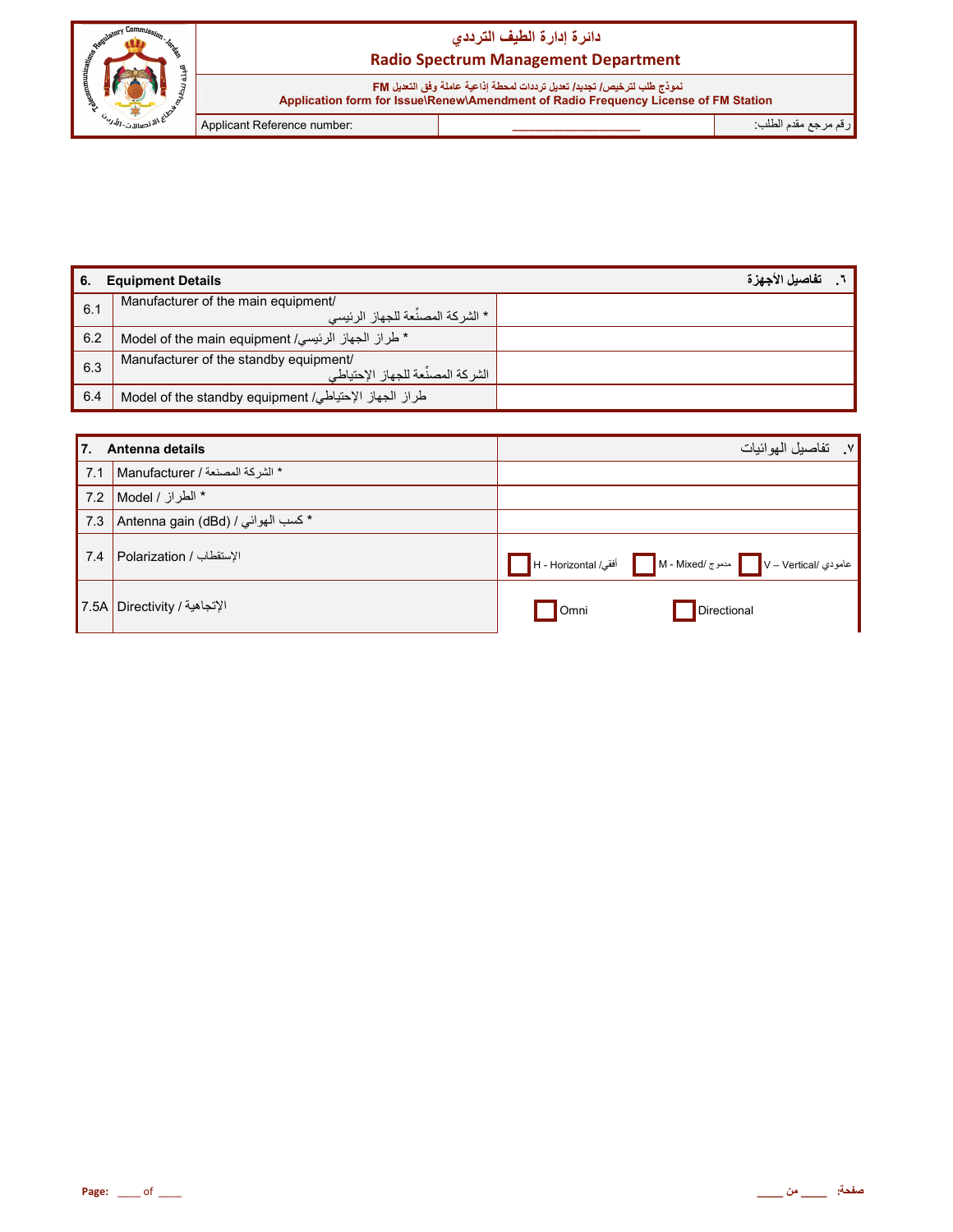

نموذج طلب لترخيص/ تجديد/ تعديل ترددات لمحطة إذاعية عاملة وفق التعديل FM  **Application form for Issue\Renew\Amendment of Radio Frequency License of FM Station**

رم رg' دم اط+ب: **\_\_\_\_\_\_\_\_\_\_\_\_\_\_\_\_\_\_\_\_\_\_** :number Reference Applicant

|      | pattern txt file | In case of directional Antenna, Please fill the Antenna Radiation Pattern details below or provide a soft copy of the antenna                                                                                           |                                                  |                                                                                                                                                                                                                     |                                                              |  |
|------|------------------|-------------------------------------------------------------------------------------------------------------------------------------------------------------------------------------------------------------------------|--------------------------------------------------|---------------------------------------------------------------------------------------------------------------------------------------------------------------------------------------------------------------------|--------------------------------------------------------------|--|
|      |                  | 9NH/Attenuation at different azimuths of the<br>horizontally polarized component with respect<br>to maximum e.r.p. of the horizontally polarized<br>component, dB<br>(do not fill in if the antenna is non-directional) |                                                  | 9NV/Attenuation at different azimuths of the<br>vertically polarized component with respect to<br>maximum e.r.p. of the vertically polarized<br>component, dB<br>(do not fill in if the antenna is non-directional) |                                                              |  |
|      |                  | O°<br>10 <sup>o</sup><br>20 <sup>o</sup><br>30<br>40                                                                                                                                                                    | 180°<br>190°<br>200°<br>210 <sup>o</sup><br>220° | o.<br>10 <sup>°</sup><br>20 <sup>o</sup><br>30 <sup>o</sup><br>40                                                                                                                                                   | $180^\circ$<br>$190^\circ$<br>200<br>210 <sup>o</sup><br>220 |  |
| 7.5B |                  | 50<br>60<br>70 <sup>°</sup><br>80 <sup>o</sup><br>90 <sup>o</sup>                                                                                                                                                       | 230°<br>240°<br>250°<br>260*<br>270°             | 50°<br>60°<br>70°<br>80°<br>90 <sup>o</sup>                                                                                                                                                                         | 230°<br>$240^\circ$<br>250°<br>260°<br>270°                  |  |
|      |                  | 100<br>110°<br>120°<br>130°                                                                                                                                                                                             | 280°<br>290°<br>300°<br>310 <sup>o</sup>         | $100^\circ$<br>110<br>120°<br>130°                                                                                                                                                                                  | 280<br>290<br>300°<br>$310^{\circ}$                          |  |
|      |                  | $140^\circ$<br>$150^\circ$<br>160°<br>170°                                                                                                                                                                              | 320°<br>330°<br>340°<br>350°                     | 140°<br>150°<br>160°<br>170°                                                                                                                                                                                        | 320°<br>330°<br>$340^\circ$<br>350°                          |  |

| 8.    | License(s) List                              |                               | ۸. قائمة التراخيص                   |
|-------|----------------------------------------------|-------------------------------|-------------------------------------|
|       | (fill only in case of Renew or Cancel)       |                               | (تعبأ فقط في حالة التجديد أو الغاء) |
|       | 8.1                                          | 8.2                           |                                     |
| #     | License Number/                              | Date of Expiry Date /         |                                     |
|       | رقم الترخيص                                  |                               | تاريخ انتهاء الصلاحية               |
|       |                                              | $-1$ $-1$                     |                                     |
|       |                                              |                               |                                     |
|       |                                              |                               |                                     |
|       |                                              |                               |                                     |
|       |                                              | $\frac{1}{2}$ / $\frac{1}{2}$ |                                     |
|       |                                              |                               |                                     |
|       |                                              |                               |                                     |
|       |                                              |                               |                                     |
|       |                                              |                               |                                     |
|       |                                              |                               |                                     |
| Page: | $\rule{1em}{0.15mm}$ of $\rule{1em}{0.15mm}$ |                               | صفحة:<br>ا من                       |